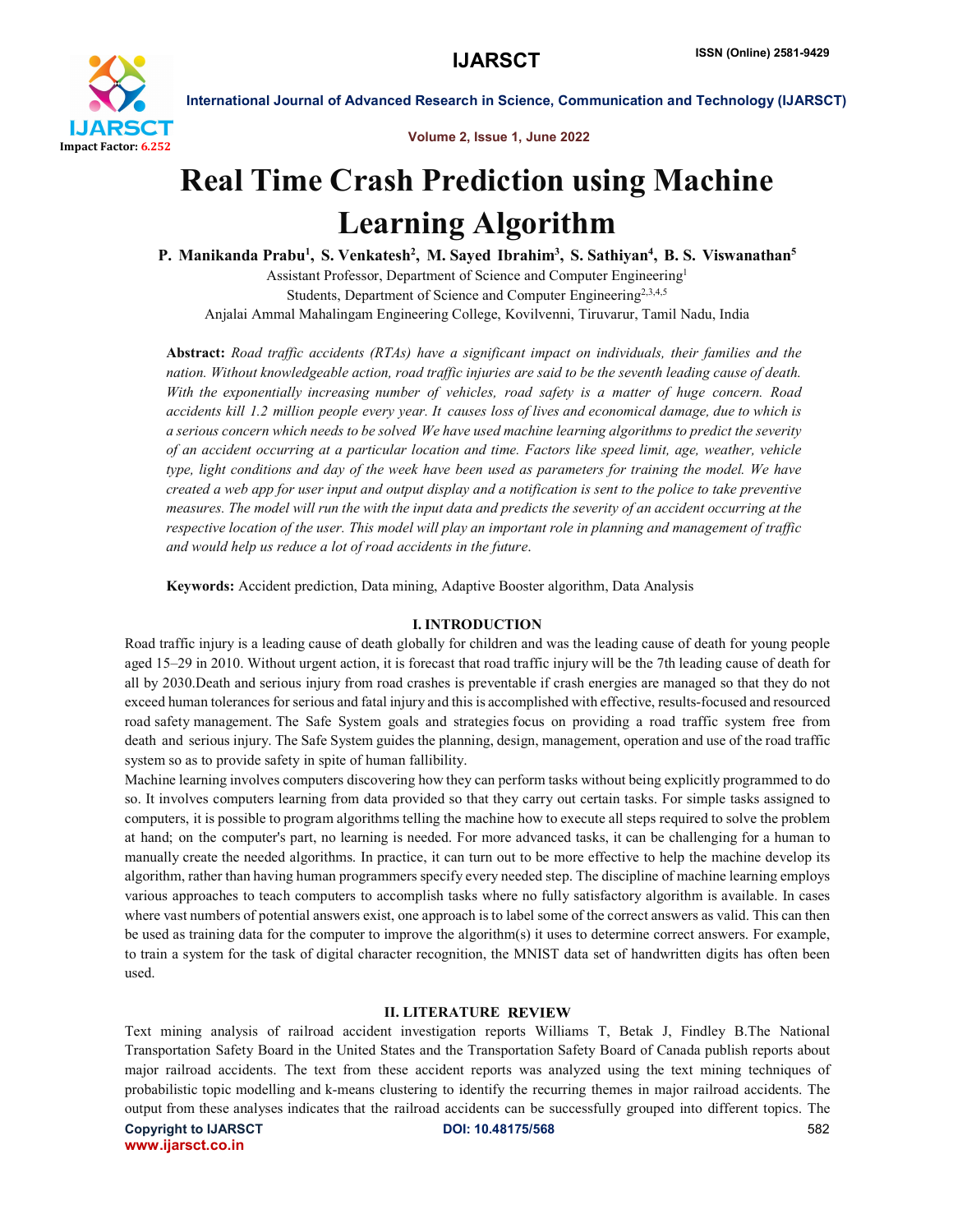

#### Volume 2, Issue 1, June 2022

output also suggests that recurring accident types are track defects, wheel defects, grade crossing accidents, and switching accidents.

Analysis of road accidents in India using data mining classification algorithms. Suganya, E. and S. Vijayarani Classification is a model finding process which is used for segmenting the data into different classes based on some constraints. This work analyzes the road accidents in India data set using classification algorithms namely linear regression, logistic regression, decision tree, SVM, Naïve Bayes, KNN, Random Forest and gradient boosting algorithm. Performance measures used are accuracy, error rate and execution time. This analysis is done in R data mining tool. The performance of KNN is better than other algorithms. Predictive model for incident occurrences in steel plants in India. Sarkar S, Pateshwari V, Maiti J.Steel industry is considered to be an economic sector with higher number of accidents. Workers in this industry are exposed to a wide variety of hazards during working hours. Thus, the database maintained in the industry varies in terms of the types of data indicating the nature of accidents, causes of accidents, date and time-stamp etc. The objective of this study is to give a predictive solution to accident occurrences in a steel industry based on freetext data or narratives logged in the database from previous incident reports.

Road Traffic Accidents Injury Data Analytics ,Mohamed K Nour. Road safety researchers working on road accident data have witnessed success in road traffic accident analysis through the application of data analytic techniques, though, little progress was made in the prediction of road injury. This paper applies advanced data analytics methods to predict injury severity levels and evaluates their performance. The study uses predictive modelling techniques to identify risk and key factors that contribute to accident severity. The study uses publicly available data from the UK department of transport that covers the period from 2005 to 2019. The paper presents an approach which is general enough that can be applied to different data sets from other countries. The results identified that tree-based techniques such as XGBoost outperform regression-based ones, such as ANN. In addition, the paper identifies interesting relationships and acknowledged issues related to the quality of data.

Prediction of Road Accident Severity Using Machine Learning Algorithm, Annie Racheal Rajkumar, Srihari Prabhakar, A Meena Priyadharsini. Injuries due to road accidents are one of the most prevalent causes of death apart from health-related issues. The World Health Organization states that road traffic injuries caused an estimated 1.35 million deaths worldwide in the year 2016. That is, a person is killed every 25 seconds. This calls for the need to analyse road accidents and the factors affecting them and come up with a method to reduce the probability of their occurrence. The analysis of road accident severity was done by running an accident dataset through several machine learning classification algorithms to see which model performed the best in classifying the accidents into severity classes such as slight, severe and fatal. It was observed that logistic regression to perform multilabel classification gave the highest accuracy score. It was also observed that factors such as the number of vehicles, lighting conditions and road features played a role in determining the severity of the accident.

#### **III. METHODOLOGY**

There are five methodologies Namely they are Data Collection, Preprocessing, Model Selection, Feature Extraction, Prediction.

#### **Data Collection**

This is the first real step towards the real development of a machine learning model, collecting data. This is a critical step that will cascade in how good the model will be, the more and better data that we get, the better our model will perform.There are several techniques to collect the data, like web scraping, manual interventions, etc.A Road Accident Prediction Model Using Data Mining Techniques

#### Preprocessing

Wrangle data and prepare it for training. Clean that which may require it (remove duplicates, correct errors, deal with missing values, normalization, data type conversions, etc.Randomize data, which erases the effects of the particular order in which we collected and/or otherwise prepared our data. Visualize data to help detect relevant relationships between variables or class imbalances (bias alert!), or perform other exploratory analysis. Split into training and evaluation sets features are extracted using Grey Level Co-occurrence Matrix (GLCM) as it is robust method with high performance.

Copyright to IJARSCT **DOI: 10.48175/568** 583 www.ijarsct.co.in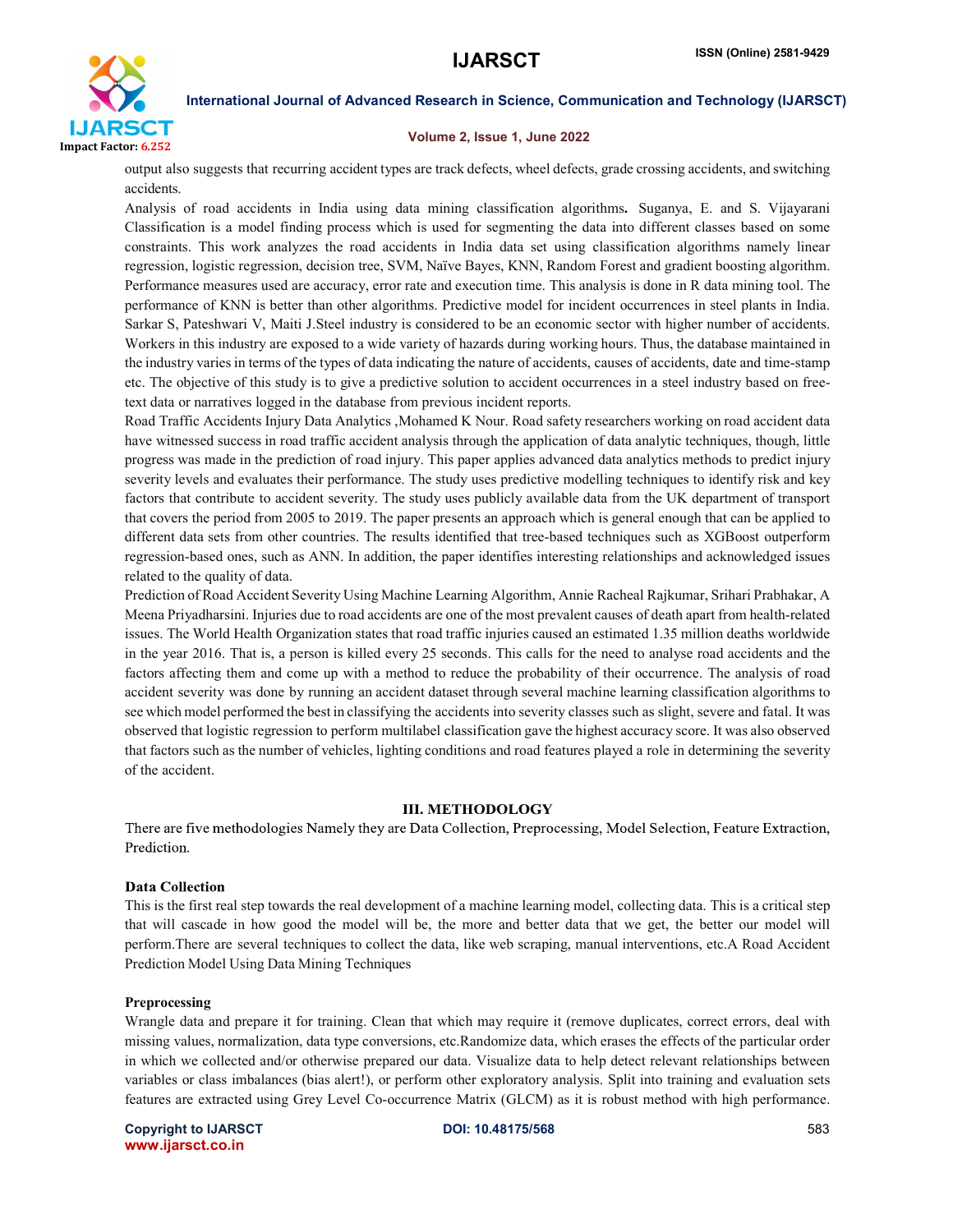

# Volume 2, Issue 1, June 2022

This texture feature extraction method is very competitive as using smaller number of grey levels shrinks the size of GLCM which reduces the computational cost of the algorithm and also maintains the high classification rates. These features are used to differentiate between normal and abnormal brain.

# Model Selection

Model selection is the process of selecting one final machine learning model from among a collection of candidate machine learning models for a training dataset.

# **Feature Extraction:**

Working with a large number of features may affect the performance because training time increases exponentially with the number of features. Even, it has also the risk of overfitting with the increasing number of features. So, for getting a more accurate prediction, feature selection is a critical factor here.

# Prediction:

In the actual dataset, we chose only 14 features:

- 1. States/UTs : States and union territories of India
- 2. JUNCTION : Types of junctions road
- 3. VEHICLE AGE : In year
- 4. HUMAN AGE AND SEX : human age and male / female
- 5. PERSON WITHOUT SAFETY PRECAUTIONS
- 6. AREA : Types of area in india
- 7. TYPE OF PLACE : Urban or Rural
- 8. LOAD OF VEHICLE : Types of load of vehicle
- 9. TRAFFIC RULES VIOLATION : Types traffic rules violations
- 10. WEATHER : weather condition
- 11. VEHICLE TYPE AND SEX : Types of vehicle and male / Female
- 12. TYPE OF ROAD LICENSE : License Valid Permanen/Without Licence/Learner's Licence
- 13. TIME ACCIDENT OCCURRENCE : yes or no

#### **IV. ALGORITHM**

Ada-boost or Adaptive Boosting is one of ensemble boosting classifier proposed by Yoav Freund and Robert Schapire in 1996. It combines multiple classifiers to increase the accuracy of classifiers. AdaBoost is an iterative ensemble method. AdaBoost classifier builds a strong classifier by combining multiple poorly performing classifiers so that you will get high accuracy strong classifier. The basic concept behind Adaboost is to set the weights of classifiers and training the data sample in each iteration such that it ensures the accurate predictions of unusual observations. Any machine learning algorithm can be used as base classifier if it accepts weights on the training set. Adaboost should meet two conditions: The classifier should be trained interactively on various weighed training examples. In each iteration, it tries to provide an excellent fit for these examples by minimizing training error.It works in the following steps: Initially, Adaboost selects a training subset randomly. It iteratively trains the AdaBoost machine learning model by selecting the training set based on the accurate prediction of the last training. It assigns the higher weight to wrong classified observations so that in the next iteration these observations will get the high probability for classification. Also, It assigns the weight to the trained classifier in each iteration according to the accuracy of the classifier. The more accurate classifier will get high weight. This process iterate until the complete training data fits without any error or until reached to the specified maximum number of estimators.To classify, perform a "vote" across all of the learning algorithms you built.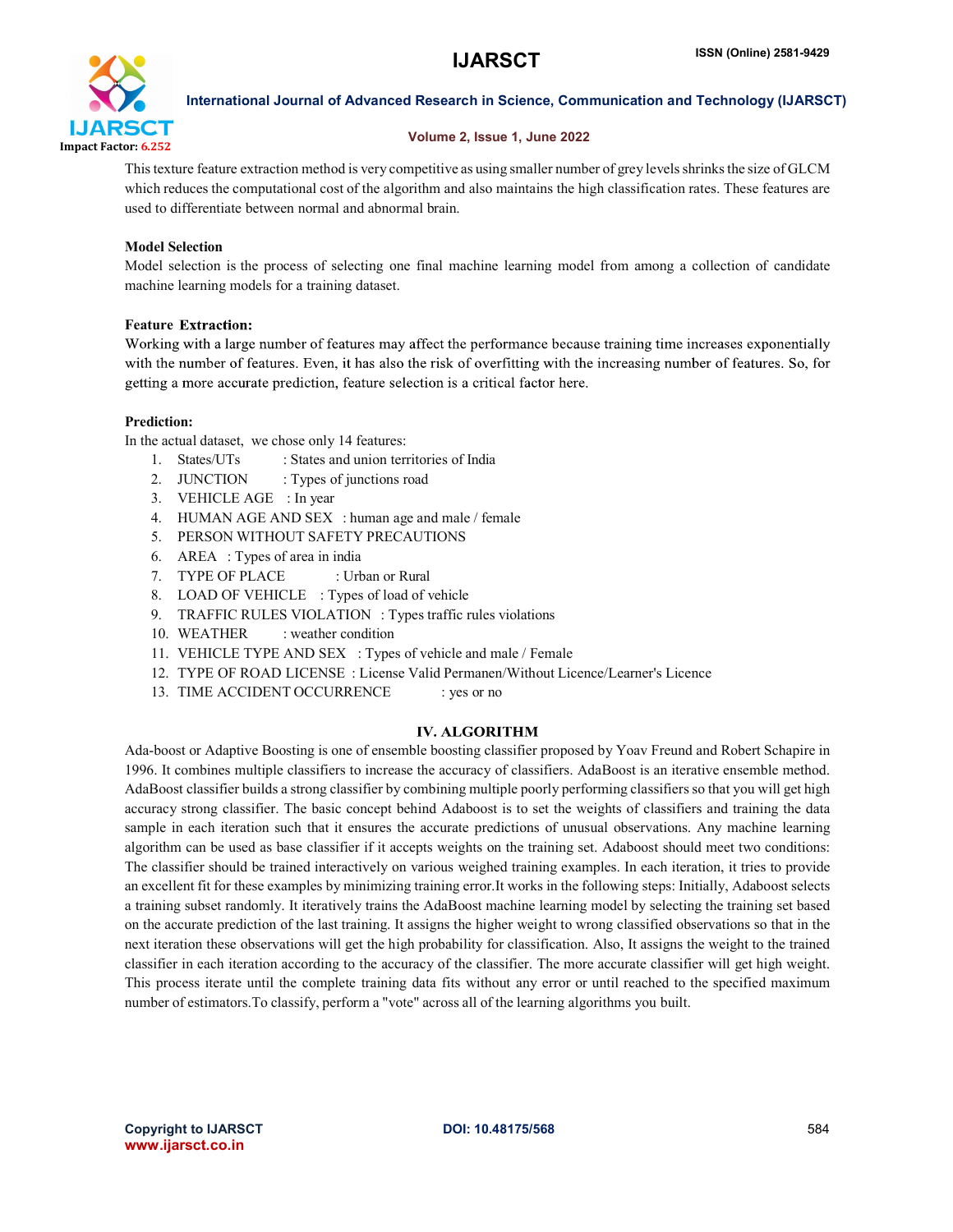



# Volume 2, Issue 1, June 2022

#### **V. SYSTEM ARCHIETECTURE**

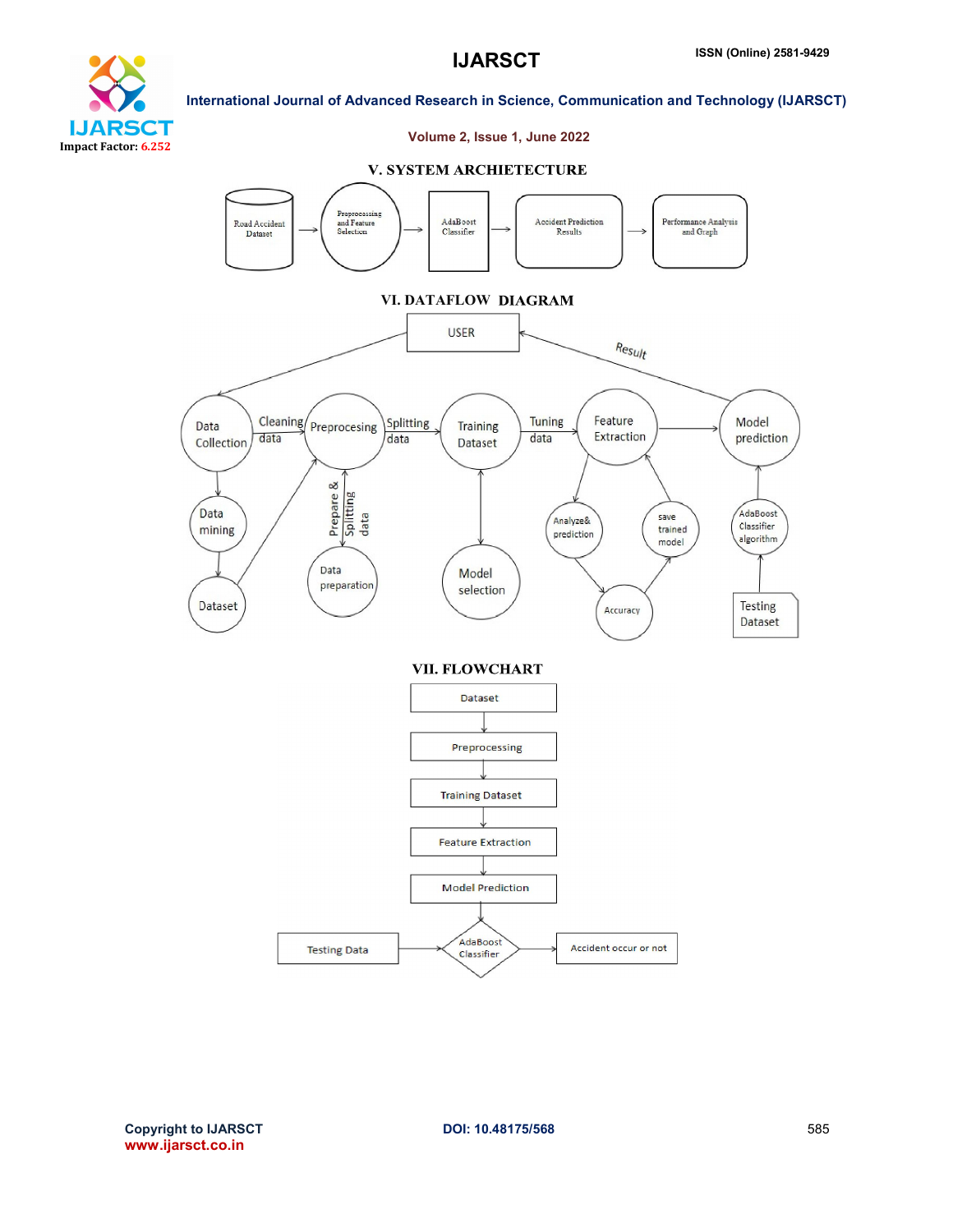

#### Volume 2, Issue 1, June 2022

#### **VIII. FINAL PROTOTYPE**



#### **IX. RESULT**

Our Dataset contains several types of dataset values based on the accident possibilities and collected from different online resources. Kaggel contains real cases of refined accidents datasets . In this work, acuuracy of predicting the accident is high and it is performed by using convolution neural network. Simulation is performed by using python language. The accuracy is calculated and compared with the all-other state of arts methods. The training accuracy, validation accuracy and validation loss are calculated to find the maximum accuracy of proposed accident predction.

| #Use Label Encoder to convert the categorial data into Numerical data for Prediction<br>labelencoder = LabelEncoder()<br>columnsToEncode = list(accidentData.select dtypes(include=['category','object'])))<br>for feature in columnsToFncode:<br>accidentData[feature] = labelencoder.fit transform(accidentDataDummy[feature]) |
|----------------------------------------------------------------------------------------------------------------------------------------------------------------------------------------------------------------------------------------------------------------------------------------------------------------------------------|
| #Split the dataset into Training and Testing Data<br>target = pd.Series(labelencoder.fit transform(target))<br>accidentData train, accidentData test, target train, target test = train test split(accidentData, target, test size = 0.3)                                                                                        |
| # Create adaboost classifer object<br>$adaboostClassifier = AdaBoostClassifier(n estimators = 50, learning rate = 1)$                                                                                                                                                                                                            |
| # Train Adaboost Classifer<br>trainedModel = adaboostClassifier.fit(accidentData train, target train)                                                                                                                                                                                                                            |
| #Predict the response for test dataset<br>target pred = trainedModel.predict(accidentData test)                                                                                                                                                                                                                                  |
| #Printing the Accuracy<br>print("Accuracy:", metrics.accuracy score(target test, target test))                                                                                                                                                                                                                                   |
| C:\Users\jpinf\Anaconda3\lib\site-packages\ipykernel launcher.py:5: SettingWithCopyWarning:<br>A value is trying to be set on a copy of a slice from a DataFrame.<br>Try using .loc[row indexer,col indexer] = value instead                                                                                                     |
| See the caveats in the documentation: https://pandas.pydata.org/pandas-docs/stable/user_guide/indexing.html#returning-a-view-versus-a-copy<br><b>BRB</b>                                                                                                                                                                         |
| Accuracy: 0.9479768786127167                                                                                                                                                                                                                                                                                                     |

#### X. CONCLUSION

An accident can change the lives of many people. It is up to each of us to bring down this increasing number. This can be made possible by adopting safe driving measures to an extent. Since all instances of accidents cannot be attributed to the same cause, proper precautionary measures will also need to be exercised by the road development authorities in designing the structure of roads as well as by the automobile industries in creating better fatality reducing vehicle models. One thing within our capability is to predict the possibility of an accident based on previous data and observations that can aid such authorities and industries. This project was successful in creating such an application that can help in efficient prediction of road accidents based on factors such as types of vehicles, age of the driver, age of the vehicle, weather condition and road structure, so on

Copyright to IJARSCT **DOI: 10.48175/568** 586 www.ijarsct.co.in